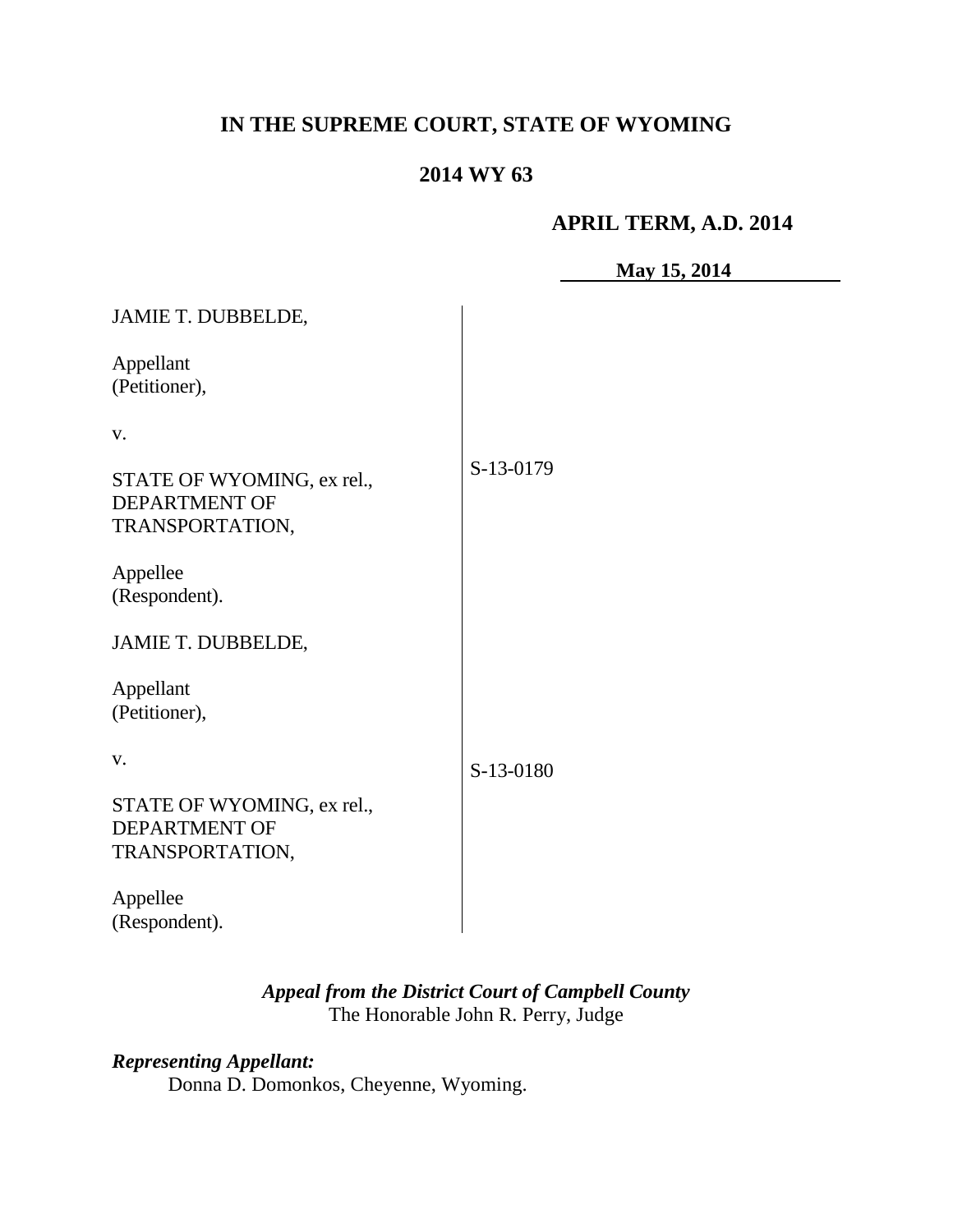#### *Representing Appellee:*

Peter K. Michael, Wyoming Attorney General; Robin Sessions Cooley, Deputy Attorney General; Douglas J. Moench, Senior Assistant Attorney General; Jackson M. Engels, Senior Assistant Attorney General.

*Before KITE, C.J., and HILL, BURKE, DAVIS, and FOX, JJ.*

**NOTICE: This opinion is subject to formal revision before publication in Pacific Reporter Third. Readers are requested to notify the Clerk of the Supreme Court, Supreme Court Building, Cheyenne, Wyoming 82002, of typographical or other formal errors so correction may be made before final publication in the permanent volume.**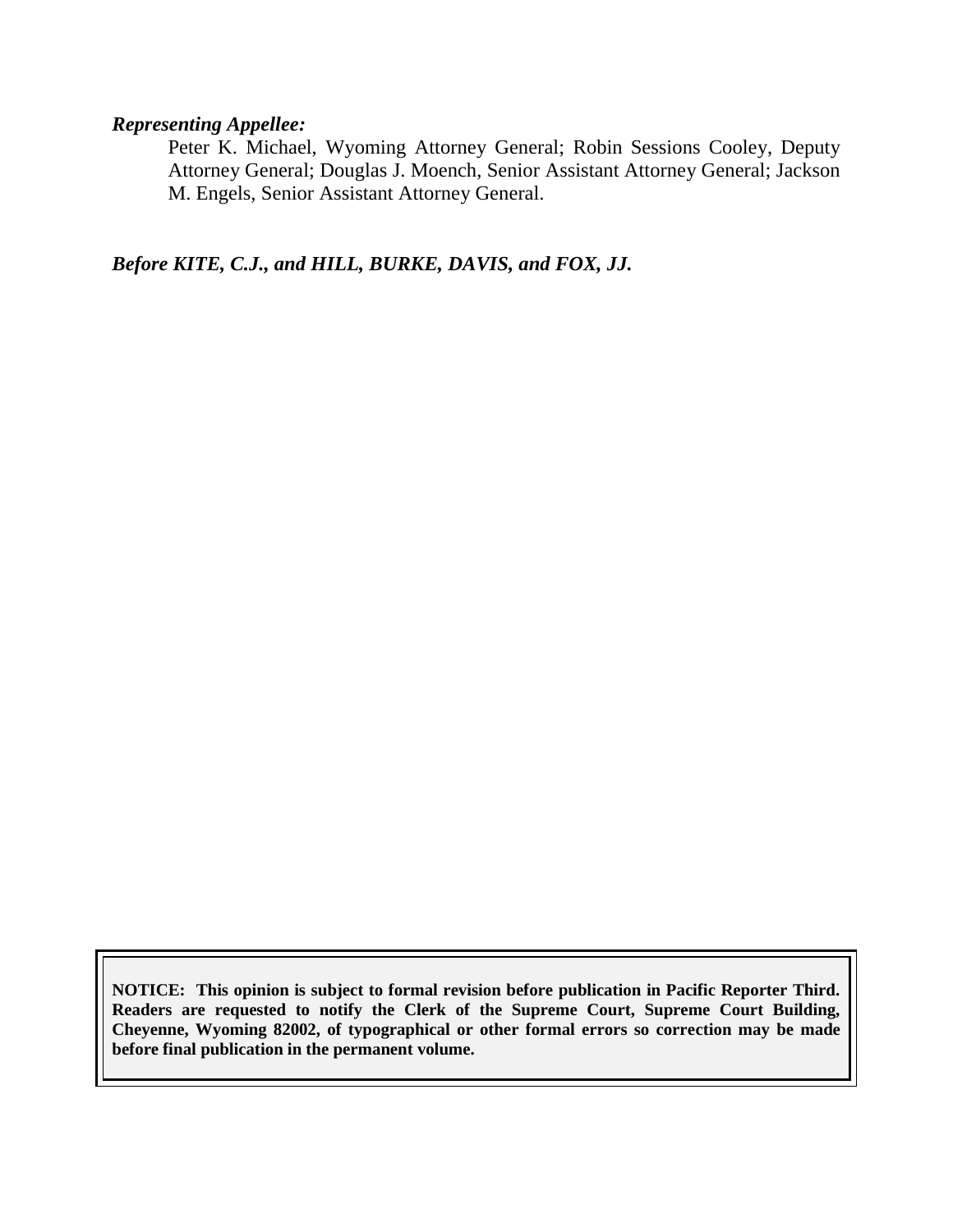#### **KITE, Chief Justice.**

[¶1] Jamie T. Dubbelde challenges the administrative ninety day suspension of his driver's license and his one year disqualification from driving a commercial vehicle. The focus of his appeal is the delay that occurred between his arrest for driving under the influence of alcohol in April 2011 and the Wyoming Department of Transportation's (WYDOT) August 2012 notification of the suspension and disqualification. We affirm.

#### **ISSUES**

[¶2] Mr. Dubbelde presents the issues for our consideration as follows:

#### ISSUE I

Whether the Division should be prohibited from submitting a brief in this Court after it failed to timely file a brief in the District Court.

#### ISSUE II

 $\overline{a}$ 

Whether the OAH's Order Upholding Order of Suspension is arbitrary, capricious or otherwise not in accordance with the law.

[¶3] The State contends this Court may consider its brief whether or not it timely filed its brief in district court; Mr. Dubbelde is precluded from arguing the delay issue because he did not argue it during the administrative hearing; and, Mr. Dubbelde failed to make the required showing that good cause existed to modify the suspension and disqualification.

#### **FACTS**

[¶4] Mr. Dubbelde was arrested for DUI on April 2, 2011. He provided a breath sample, which revealed a blood alcohol content (BAC) over .08%. Mr. Dubbelde pleaded guilty to DUI on April 4, 2011. For unexplained reasons, WYDOT did not notify Mr. Dubbelde until August 2012—sixteen months after his conviction—that he would be disqualified from using his commercial driver's license (CDL) for one year and the written notification did not mention the license suspension.<sup>1</sup>

<sup>&</sup>lt;sup>1</sup> With regard to the license suspension, the implied consent law, Wyo. Stat. Ann. § 31-6-102(e), provides that if chemical test results indicate that a person stopped for suspected DUI has a BAC of 0.08% or more, the peace officer shall submit a signed statement to WYDOT and WYDOT shall suspend the person's driver's license for ninety days. Wyo. Stat. Ann. § 31-7-128 provides for a mandatory ninety day license suspension upon receipt by WYDOT of a driver's conviction for DUI. Similarly, Wyoming's CDL provisions require the arresting officer to submit a signed statement to WYDOT and, upon receipt of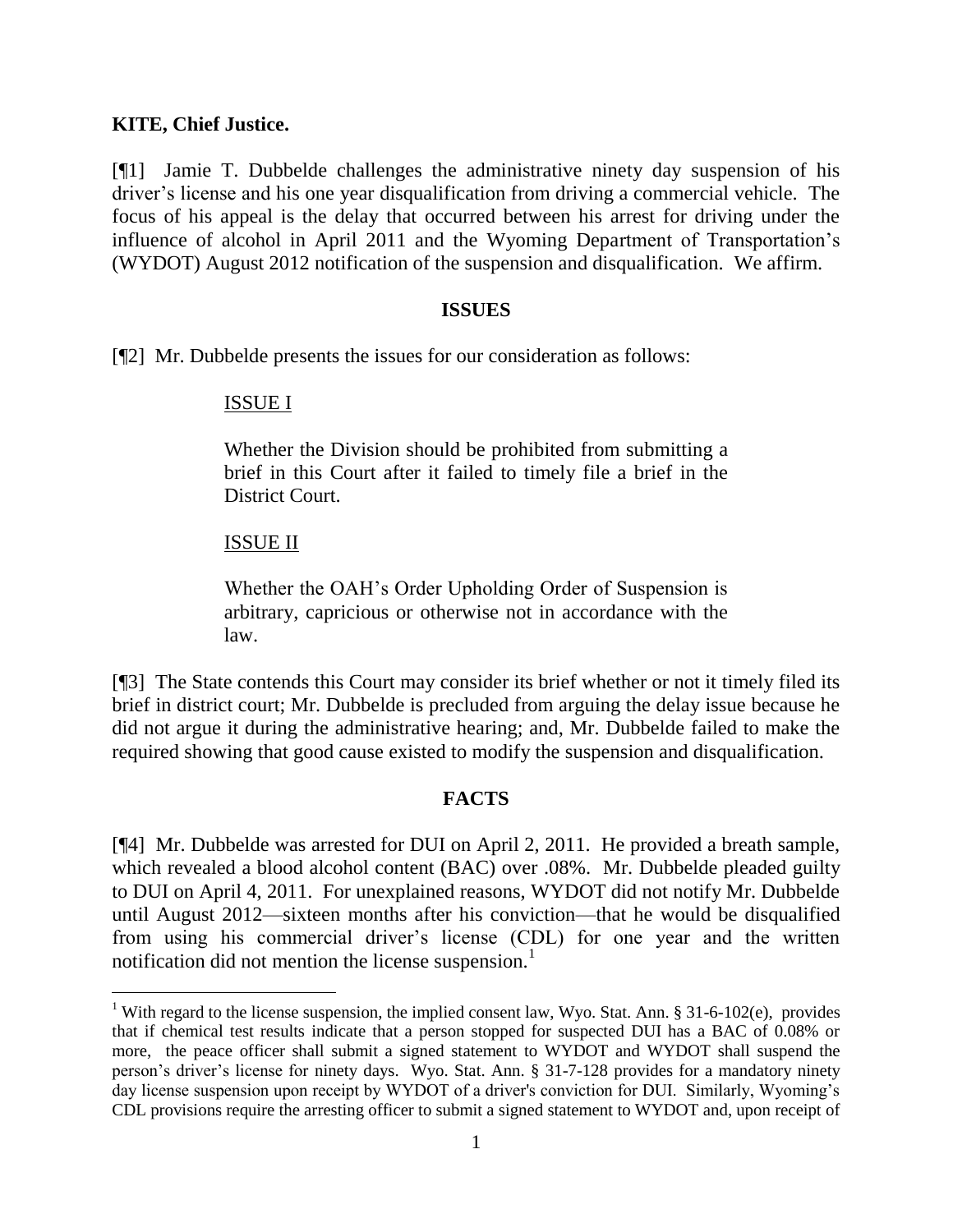[¶5] Upon receiving the notification from WYDOT in August 2012, Mr. Dubbelde requested a contested case hearing and enclosed payment for hearings on both the suspension and disqualification. WYDOT received the request on August 9, 2012, and forwarded it to the Office of Administrative Hearings (OAH) later in August. The OAH held a hearing on September 27, 2012.

[¶6] Mr. Dubbelde appeared without counsel. He asserted that if his license was going to be suspended and he was going to be disqualified from using his CDL, he should have been notified at the time of his conviction, not over a year later. He claimed it was unfair because he depended on driving for his livelihood.

[¶7] The OAH issued orders upholding the suspension and disqualification on the ground that Mr. Dubbelde was not contesting the DUI conviction and had not shown good cause under Wyo. Stat. Ann. § 31-7-105(e) (LexisNexis 2013) for modifying the administrative suspension and disqualification. Mr. Dubbelde obtained counsel and filed a petition for review of the orders in district court. He asserted his due process rights were violated when WYDOT failed to promptly institute suspension and disqualification proceedings. He further asserted Wyo. Stat. Ann. § 16-3-113 (LexisNexis 2013) requires license suspension proceedings to be "promptly instituted" and proceedings instituted nearly a year and a half after his DUI conviction violated the statute.

[¶8] WYDOT filed its brief in response after the deadline imposed by the district court. Mr. Dubbelde moved to strike the brief and requested that the district court not hear argument from  $WYDOT.<sup>2</sup>$  The district court did not rule on the motion. The district court issued an order affirming the OAH decisions. Mr. Dubbelde timely appealed to this Court.

 $2$  In his motion, Mr. Dubbelde cited W.R.A.P. 7.11(b) which provides:

 $\overline{a}$ 

When the party holding the negative has failed to file and serve a brief as is required by these rules, and the brief of the party holding the affirmative has been duly filed and served within the time required, the party holding the affirmative may submit the case, with or without oral argument, and the other party shall not be heard.

It is not clear this provision applies to district court review of administrative decisions. Although W.R.A.P 1.02 states that district court review of administrative action "shall be governed by the appellate rules," which include Rule 7.11, Rule 12.01 provides that "all appeals from administrative action shall be governed by these rules" and Rule 12.09(c) provides the district court has the discretion to receive written briefs and hear oral argument.

the statement, WYDOT is required to disqualify the driver from driving a commercial vehicle subject to the driver's request for a hearing. Wyo. Stat. Ann. § 31-7-305. The record does not indicate whether WYDOT did not receive the officer's statements and/or the record of conviction until July of 2012, or whether it received them in 2011 and failed to notify Mr. Dubbelde until 2012.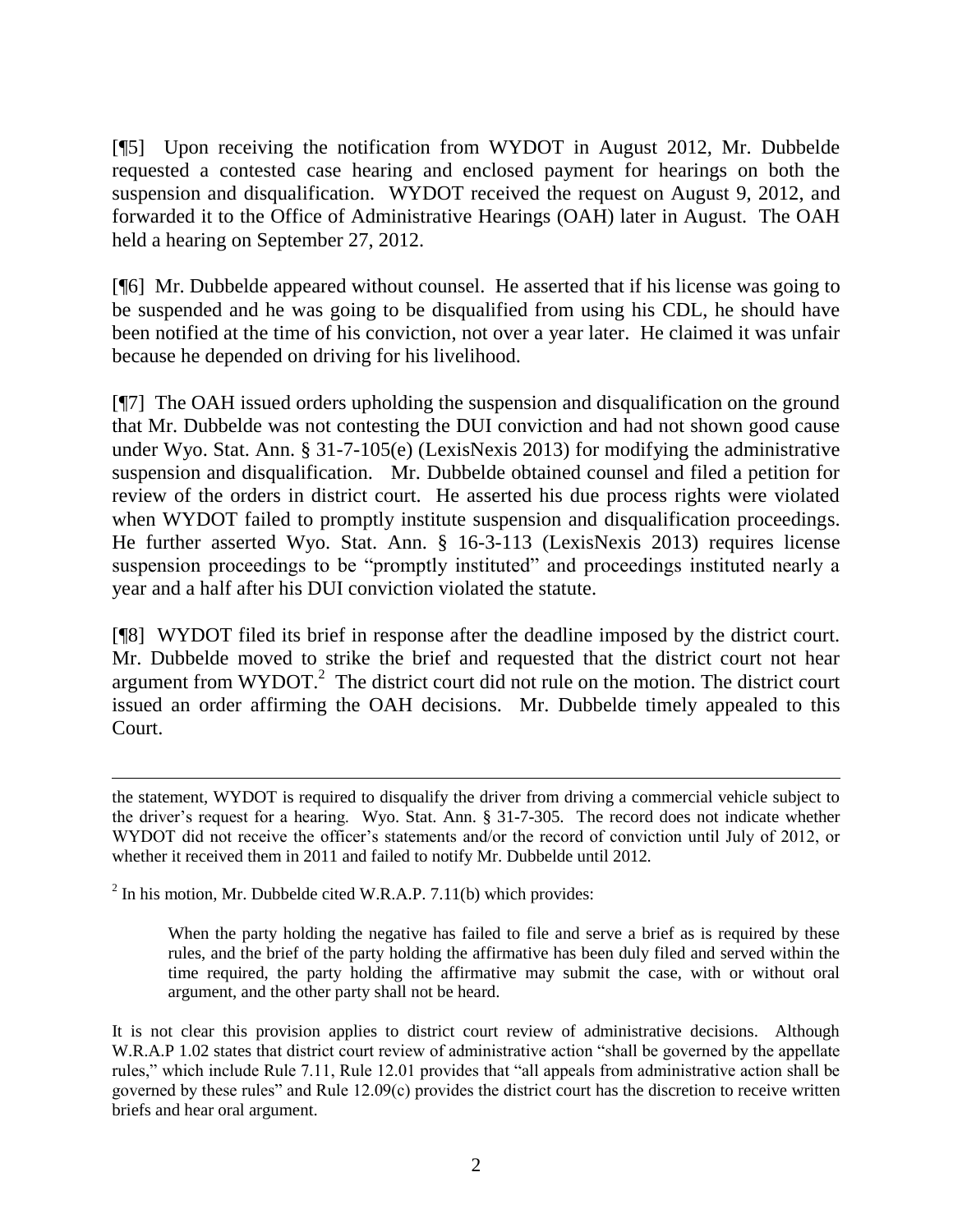#### **STANDARD OF REVIEW**

[¶9] We review administrative rulings in accordance with the following standards:

We review an appeal from a district court's review of an administrative agency's decision as if it had come directly from the administrative agency. *Dale v. S & S Builders, LLC*, 2008 WY 84, ¶ 8, 188 P.3d 554, 557 (Wyo.2008). Our review of an administrative agency's action is governed by Wyo. Stat. Ann. §  $16-3-114(c)(ii)$  (LexisNexis 2011), which provides that the reviewing court shall:

(ii) Hold unlawful and set aside agency action, findings and conclusions found to be:

 (A) Arbitrary, capricious, an abuse of discretion or otherwise not in accordance with law;

 (B) Contrary to constitutional right, power, privilege or immunity;

 (C) In excess of statutory jurisdiction, authority or limitations or lacking statutory right;

 (D) Without observance of procedure required by law; or

 (E) Unsupported by substantial evidence in a case reviewed on the record of an agency hearing provided by statute.

In reviewing an agency's factual findings:

[W]e examine the entire record to determine whether there is substantial evidence to support an agency's findings. If the agency's decision is supported by substantial evidence, we cannot properly substitute our judgment for that of the agency and must uphold the findings on appeal. Substantial evidence is relevant evidence which a reasonable mind might accept in support of the agency's conclusions.

*Tiernan v. State, Dep't of Transp*., 2011 WY 143, ¶ 9, 262 P.3d 561, 564 (Wyo. 2011), citing *Hwang v. State, Dep't of Transp.*, 2011 WY 20, ¶ 9, 247 P.3d 861, 864 (Wyo. 2011).

#### **DISCUSSION**

#### *1. WYDOT's brief.*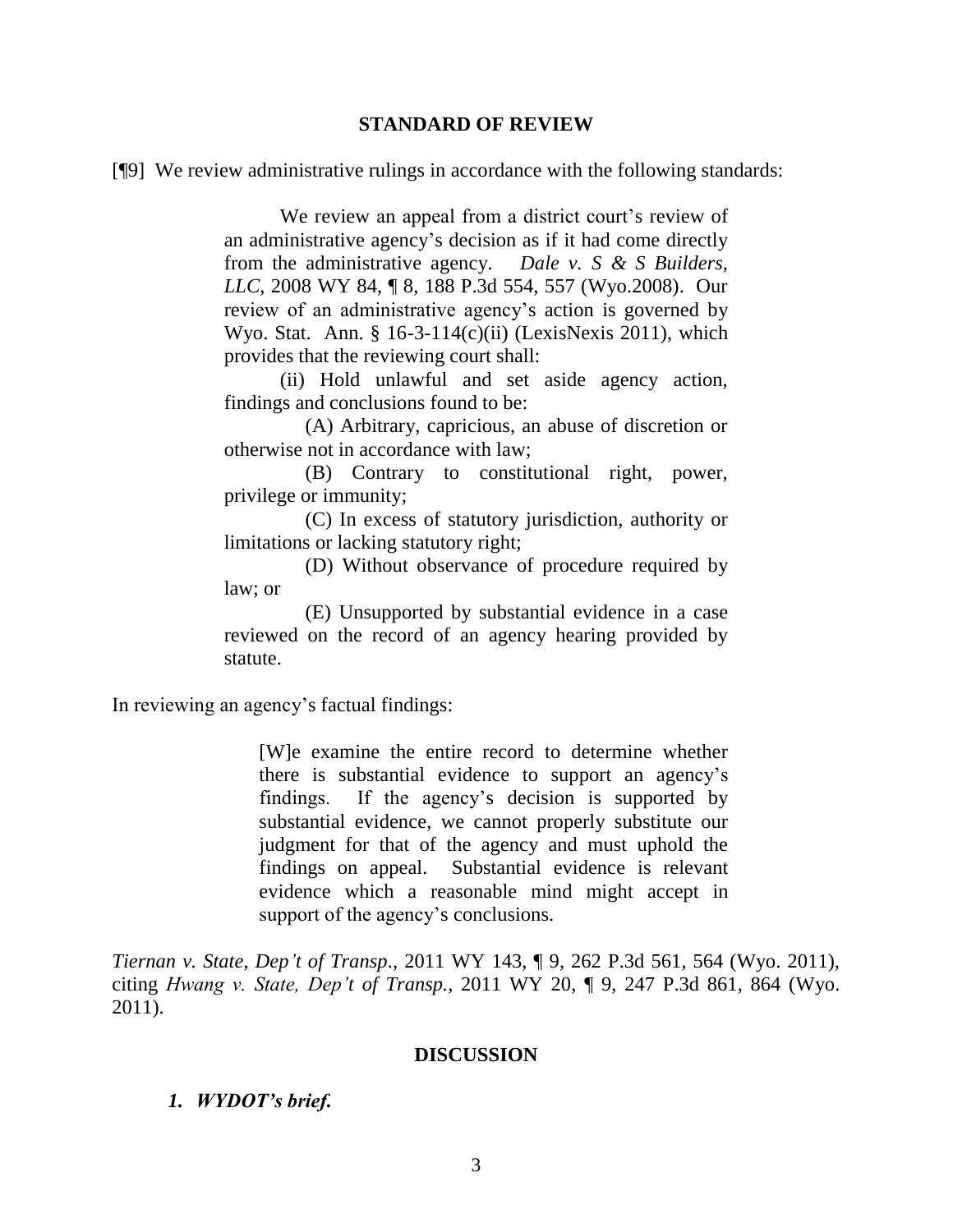[¶10] Mr. Dubbelde asks this Court not to consider the State's brief filed in this Court. He argues that consideration of the brief gives the State "a second bite at the apple" after failing to timely file its brief in district court. Among other assertions, the State responds that its untimely brief did not affect the outcome in district court; even if it had not filed a brief at all, the district court would have upheld the OAH orders.

[¶11] As reflected in paragraph 9 above, the standards governing our review require this Court to review the matter as if it came directly from the OAH. What happened in district court is not before us and not something we consider. The State timely filed its brief in this Court and we will consider it. In essence, Mr. Dubbelde asks this Court to sanction WYDOT for something that occurred in district court. The district court was the proper place for any such sanction to be imposed. Although the district court did not rule on the motion to strike the State's brief, the order upholding the OAH ruling makes no reference to the State's brief or arguments and we do not know whether the district court considered them or not. We decline to impose any sanction against WYDOT for what occurred in district court.

## *2. The OAH orders upholding the suspension and disqualification.*

[¶12] Mr. Dubbelde asserts the orders are arbitrary, capricious and not in accord with law because the OAH misinterpreted § 31-7-105(e) and failed to consider his due process rights. Section 31-7-105(e) provides in relevant part that "[u]pon hearing, the hearing examiner shall either rescind or uphold the action or upon a showing of good cause, may continue or modify a suspension of the license." Mr. Dubbelde contends a showing of good cause is required only to continue or modify a suspension, not to have the suspension rescinded. He asserts that he sought rescission of both the suspension and disqualification on the ground that WYDOT delayed notifying him for over a year. Although he did not rely on it at the hearing when he appeared without counsel, he now cites § 16-3-113(c) which requires administrative license proceedings to be "promptly instituted." Mr. Dubbelde asserts proceedings instituted sixteen months after his DUI conviction were not promptly instituted as required by the statute.

[¶13] The State responds that Mr. Dubbelde should be precluded from arguing that the proceedings were not promptly initiated because he did not make that argument to the OAH. The State is incorrect to the extent it suggests Mr. Dubbelde did not assert the delay between his 2011 conviction and the 2012 notice as grounds for rescinding the license suspension and CDL disqualification. Contrary to the State's assertion, the delay was the *only* basis for Mr. Dubbelde's request for rescission. It is true that he did not cite § 16-3-113(c); however, we conclude he adequately raised the issue that the proceedings were not instituted in a timely manner. Once he raised the issue, the OAH was obligated to apply the applicable law. *See Carabajal v. State ex rel. Wyo. Workers' Safety & Comp. Div*., 2005 WY 119, ¶ 14, 119 P.3d 947, 954 (Wyo. 2005), quoting *Pino v. State*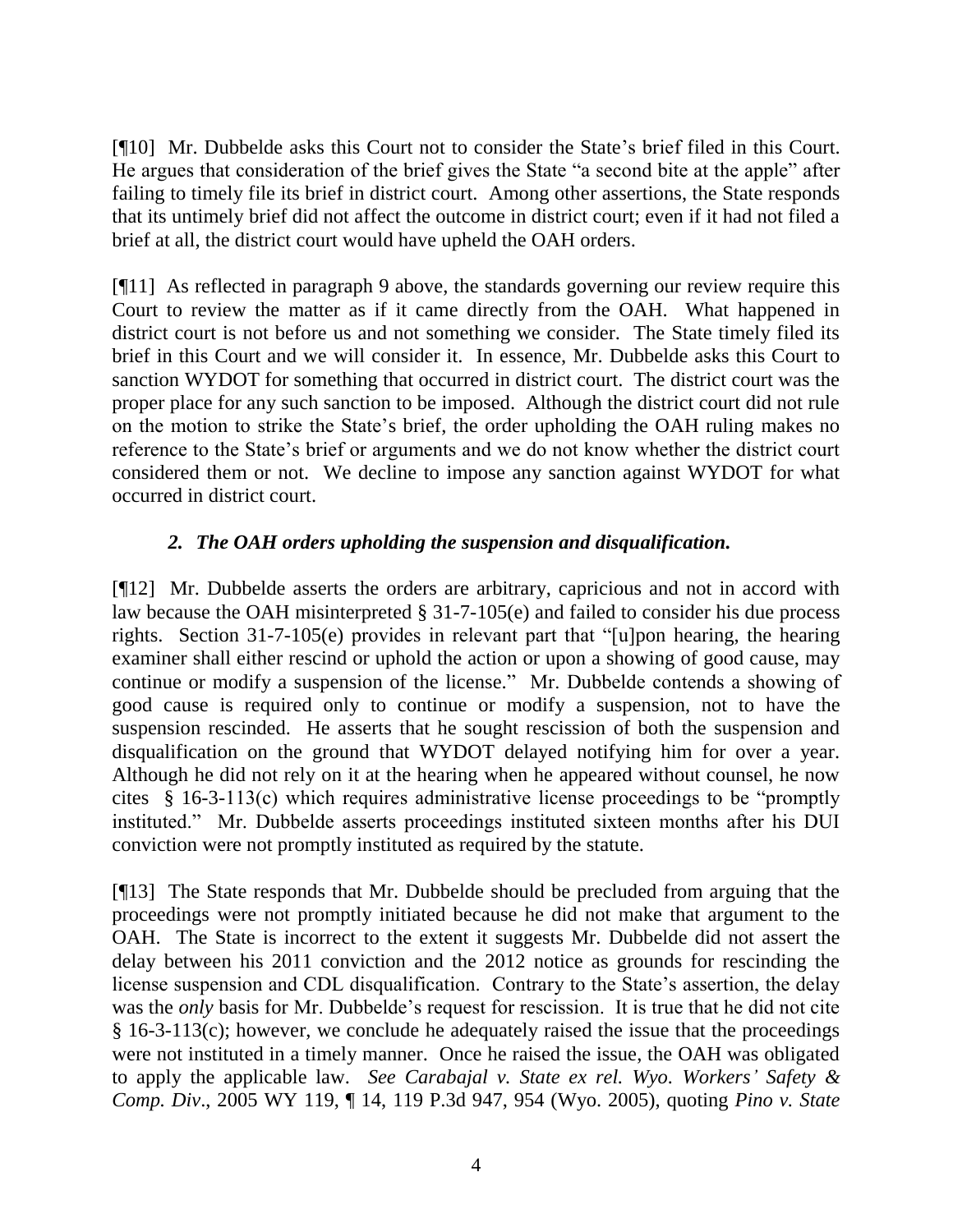*ex rel. Wyo. Workers' Safety & Comp. Div.,* 996 P.2d 679, 687 (Wyo. 2000) (a hearing examiner "has an obligation to invoke and apply the rules of law that support a claimant's theory of the case.") The question is whether under the applicable law the delay entitled Mr. Dubbelde to rescission of the suspension or disqualification.

[¶14] Mr. Dubbelde's driver's license was suspended pursuant to the following statute:

### **§ 31-7-128. Mandatory suspension of license . . . for certain violations; …**

(b) Upon receiving a record of a driver's conviction under W.S. 31-5-233 or other law prohibiting driving while under the influence, the division shall suspend the license . . . for:

(i) Ninety (90) days for the first conviction;

Mr. Dubbelde was disqualified from driving a commercial vehicle pursuant to the following provision:

## **§ 31-7-305. Disqualification and cancellation; right to a hearing.**

(a) Any person is disqualified from driving a commercial motor vehicle for a period of not less than one (1) year if convicted of a first violation arising from separate incidents of:

… (viii) Driving or being in actual physical control of a motor vehicle while the alcohol concentration of the person's blood, breath or other bodily substance is eight onehundredths of one percent  $(0.08\%)$  or more;

… (k) Before a person is disqualified from driving a commercial motor vehicle under this act, the department shall notify the person and provide an opportunity for a hearing and appeal in accordance with the provisions of W.S. 31-7- 105.

[¶15] Section 31-7-105 provides for administrative hearings in driver's license cases. Paragraph (a)(i), states that a hearing examiner designated by the OAH shall sit as the administrative hearing agency for WYDOT to hear all "contested cases involving per se suspensions involving a question of law . . . [and] commercial driver's license disqualifications." Section § 31-7-105(d) provides that "before suspending, revoking,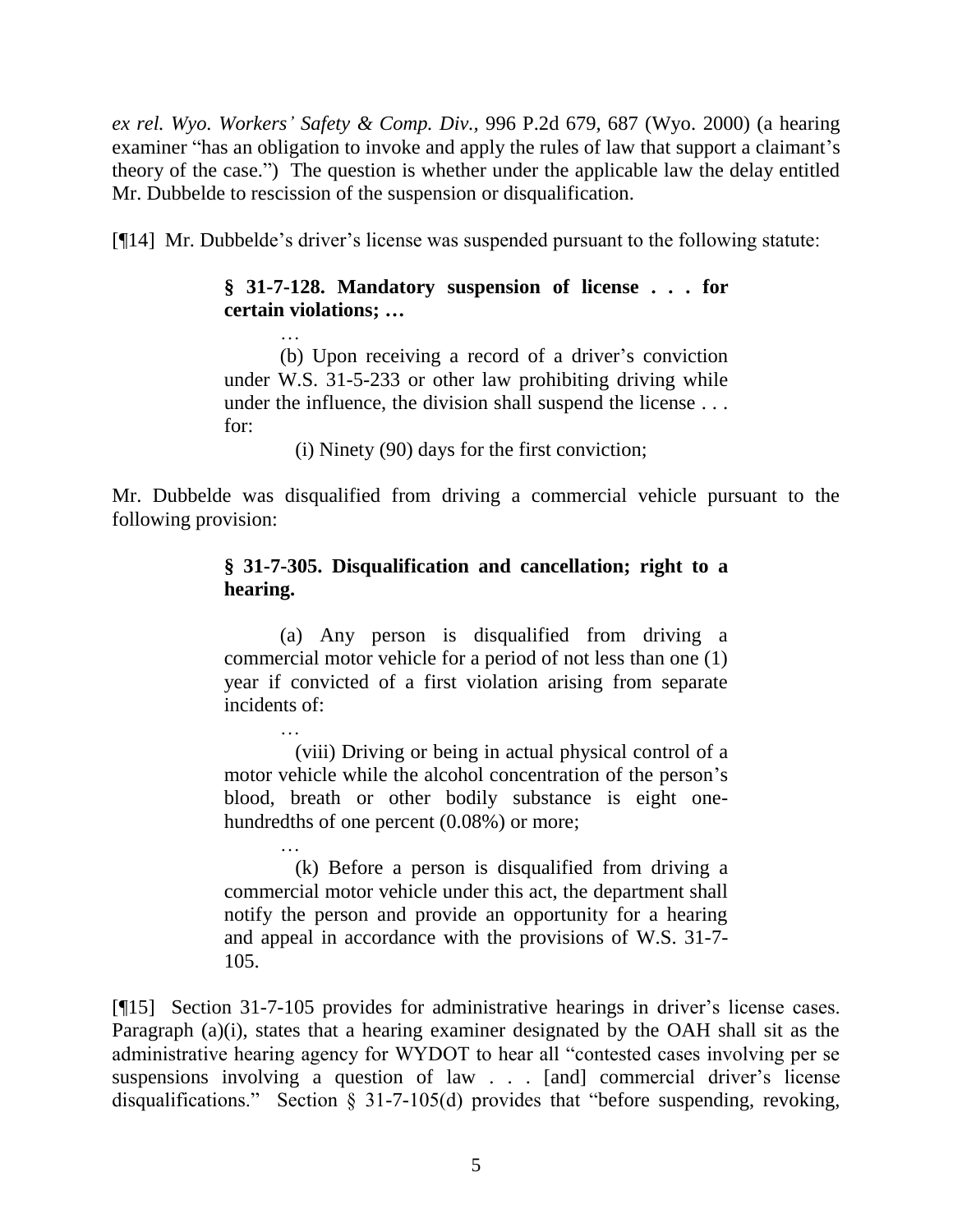canceling or denying the license or driving privilege of any person under this act . . . the department shall immediately advise the licensee in writing: (i) Of his right to request a hearing[.]"

[¶16] The record does not show when or even whether WYDOT notified Mr. Dubbelde that his license was being suspended. Mr. Dubbelde requested a hearing and paid the fee for both the suspension and disqualification but the record is silent as to any notification from WYDOT that his license would be suspended. Mr. Dubbelde has not argued that he did not receive notification from WYDOT concerning the suspension and so we do not address the issue.

[¶17] As the foregoing discussion demonstrates, nothing in the motor vehicle statutes requires WYDOT to notify a licensee within so many days of a DUI conviction that the conviction disqualifies him from operating a commercial vehicle or results in suspension of his license. The only timeliness requirement of that nature in the motor vehicle statutes is the provision in § 31-7-105(d)(i) requiring WYDOT to "immediately" advise the licensee of his right to a hearing "before" disqualifying him or suspending his license. WYDOT met this requirement when by letter dated August 1, 2012, it advised Mr. Dubbelde "before" taking action with respect to his licenses of his right to a hearing.

[¶18] Mr. Dubbelde contends WYDOT did not satisfy the timing requirements of the Wyoming Administrative Procedure Act, which provides in relevant part as follows:

## **§ 16-3-113. License hearings.**

(a)When the grant, denial, suspension or renewal of a license is required by law to be preceded by notice and an opportunity for hearing the provisions of this act concerning contested cases apply.

. . . . (c) No revocation, suspension, annulment or withdrawal of any license is lawful unless, prior to the institution of agency proceedings, the agency gave notice by mail to the licensee of facts or conduct which warrant the intended action, and the licensee was given an opportunity to show compliance with all lawful requirements for the retention of the license. . . . These proceedings shall be promptly instituted and determined.

(Emphasis added.) Mr. Dubbelde contends a driver's license proceeding instituted sixteen months after a DUI conviction giving rise to the agency proceeding is not "promptly instituted." However, in *Gerstell v. State ex rel. Dep't of Revenue & Taxation*, 769 P.2d 389, 395 (Wyo. 1989), this Court held that proceedings are "instituted" within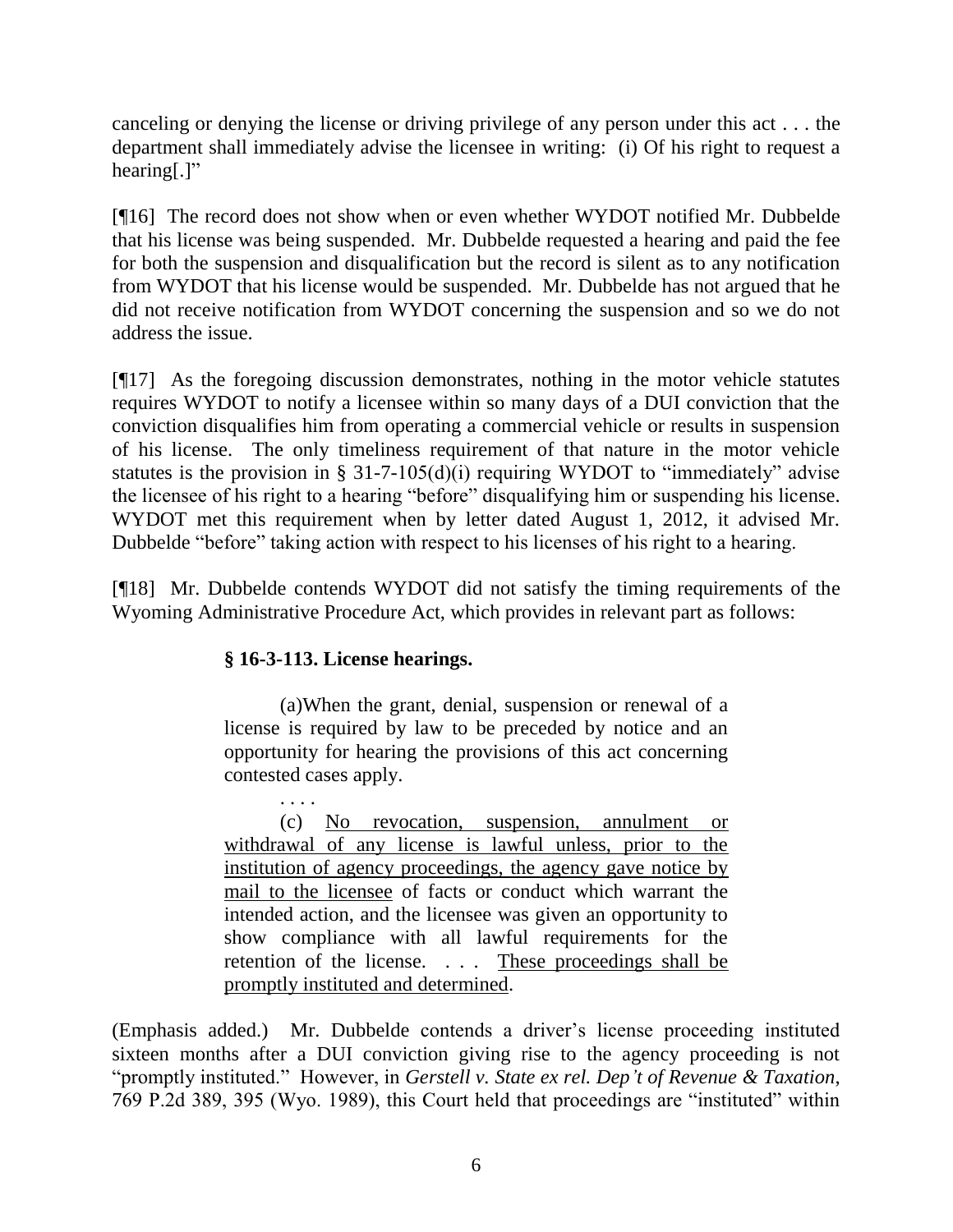the meaning of § 16-3-113(c) when the agency forwards a request for a hearing to the OAH.

[¶19] In *Gerstell*, 769 P.2d at 391, the petitioner was arrested for DUI. Prior to her arrest, the police officer advised her that failure to submit to chemical tests would result in suspension of her driver's license and gave her a copy of a notice of suspension. Subsequently, she received notice from the agency advising her that her license would be suspended beginning three weeks hence. She requested a hearing and the OAH upheld the suspension.

[¶20] On review in this Court, the petitioner asserted the OAH decision was void because the agency had not complied with  $\S$  16-3-113(c) in that her license had been suspended before the agency gave her notice of the suspension and her right to a hearing. The Court concluded the petitioner's contention required interpreting  $\S$  16-3-113(c) to mean that the agency proceeding was instituted when the peace officer gave her the notice of suspension. The Court rejected that contention, holding that the agency proceedings were instituted when the agency forwarded a request for a hearing to the OAH.

[¶21] Applying our precedent to the present case, we conclude the administrative proceedings were instituted for purposes of § 16-3-113 when WYDOT forwarded Mr. Dubbelde's request for a hearing to the OAH. Given that WYDOT forwarded the request within a week or two after receiving it, we hold the administrative proceedings were promptly instituted as required by § 16-3-113.

[¶22] Mr. Dubbelde also asserts that WYDOT's failure to notify him of the administrative suspension and disqualification until sixteen months after his conviction denied him his right to due process. The party claiming a due process violation has the burden of demonstrating a protected interest and that "such interest has been affected in an impermissible way." *JA v. State (In re DSB),* 2008 WY 15, ¶ 26, 176 P.3d 633, 639 (Wyo. 2008). Reasonable notice and the opportunity for a fair hearing are the touchstones of procedural due process. *Id.*, citing *Chevron U.S.A., Inc. v. Dep't of Revenue*, 2007 WY 43, ¶ 31, 154 P.3d 331, 341 (Wyo. 2007).

[¶23] In this case, Mr. Dubbelde has not established that the delay deprived him of procedural due process. Although there is no question the hearing and subsequent orders suspending his license and disqualifying him from CDL privileges were delayed, Mr. Dubbelde received reasonable notice and a fair hearing in 2012. A hearing convened closer to the time of conviction would have led to the same result—suspension of his license and disqualification of his CDL privileges. He has presented no evidence showing how the sixteen month delay and the fact that his license and privileges were suspended in 2012 rather than 2011 prejudiced him. Thus, he has failed to establish that his procedural due process right was affected in an impermissible way.